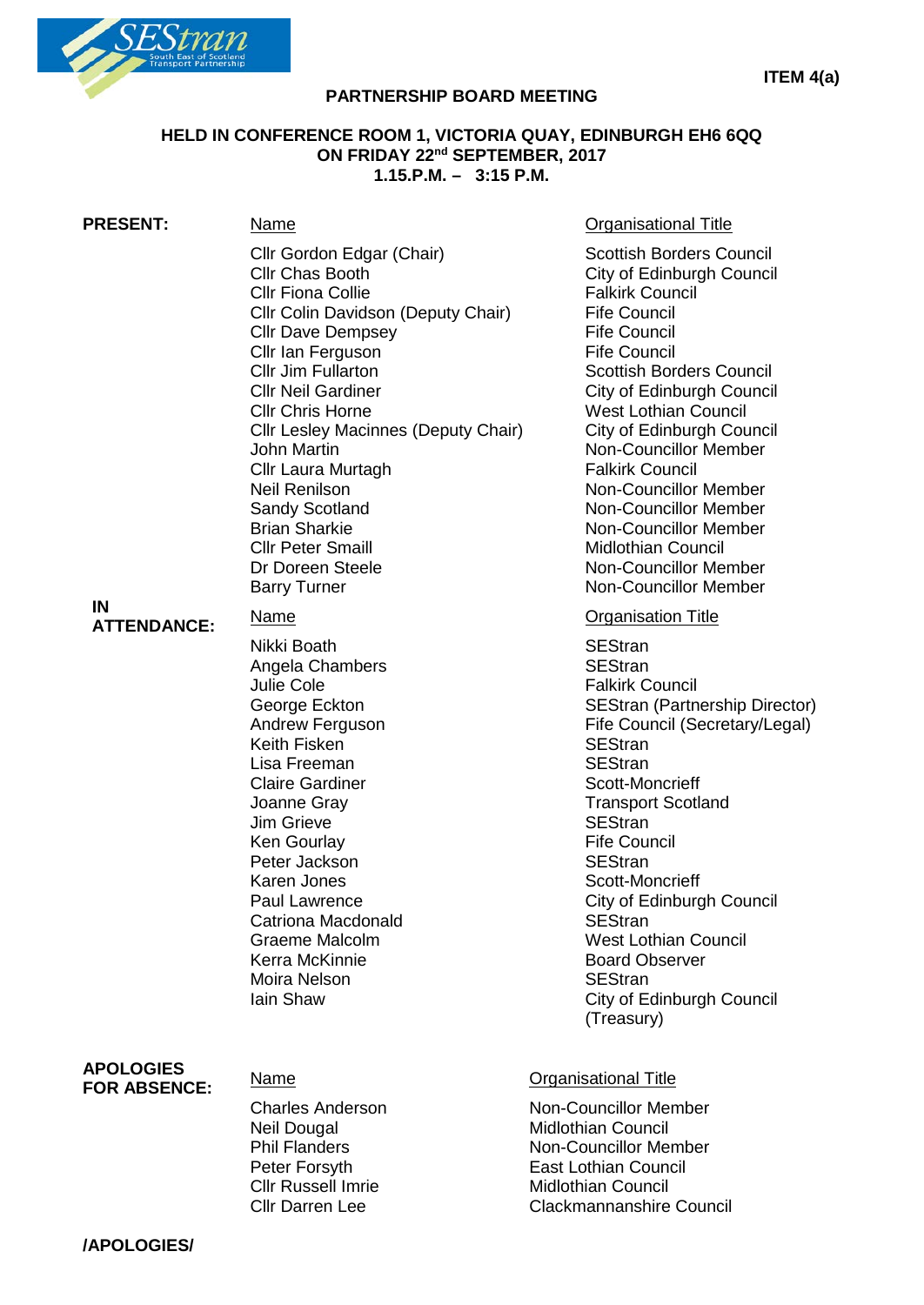Gordon Mungal<br>Cllr Brian Small

**Cllr Cathy Muldoon** West Lothian Council<br>
Gordon Mungal<br>
Board Observer **East Lothian Council** 

### **ORDER OF BUSINESS**

The Chair confirmed that the order of business was as per the agenda.

# **APOLOGIES**

Apologies were received as above.

### **DECLARATIONS**

There were no declarations of interest made.

## **A4 MINUTES**

(a) Partnership Board  $-11<sup>th</sup>$  August, 2017

### **Decision**

The Board approved the minute.

(b) P & A Committee  $-8^{th}$  September, 2017

### **Decision**

The Board approved the minute.

(c) Chief Officers Liaison Group  $-24$ <sup>th</sup> August, 2017

### **Decision**

The Board noted the minute.

(d) RTP Chairs – 23rd August, 2017

### **Decision**

The Board noted the minute.

### **A5. CITY DEAL.**

The Board received a presentation by Paul Lawrence, Executive Director of Place, City of Edinburgh Council, circulated as an appendix to the minute.

#### **Decision/**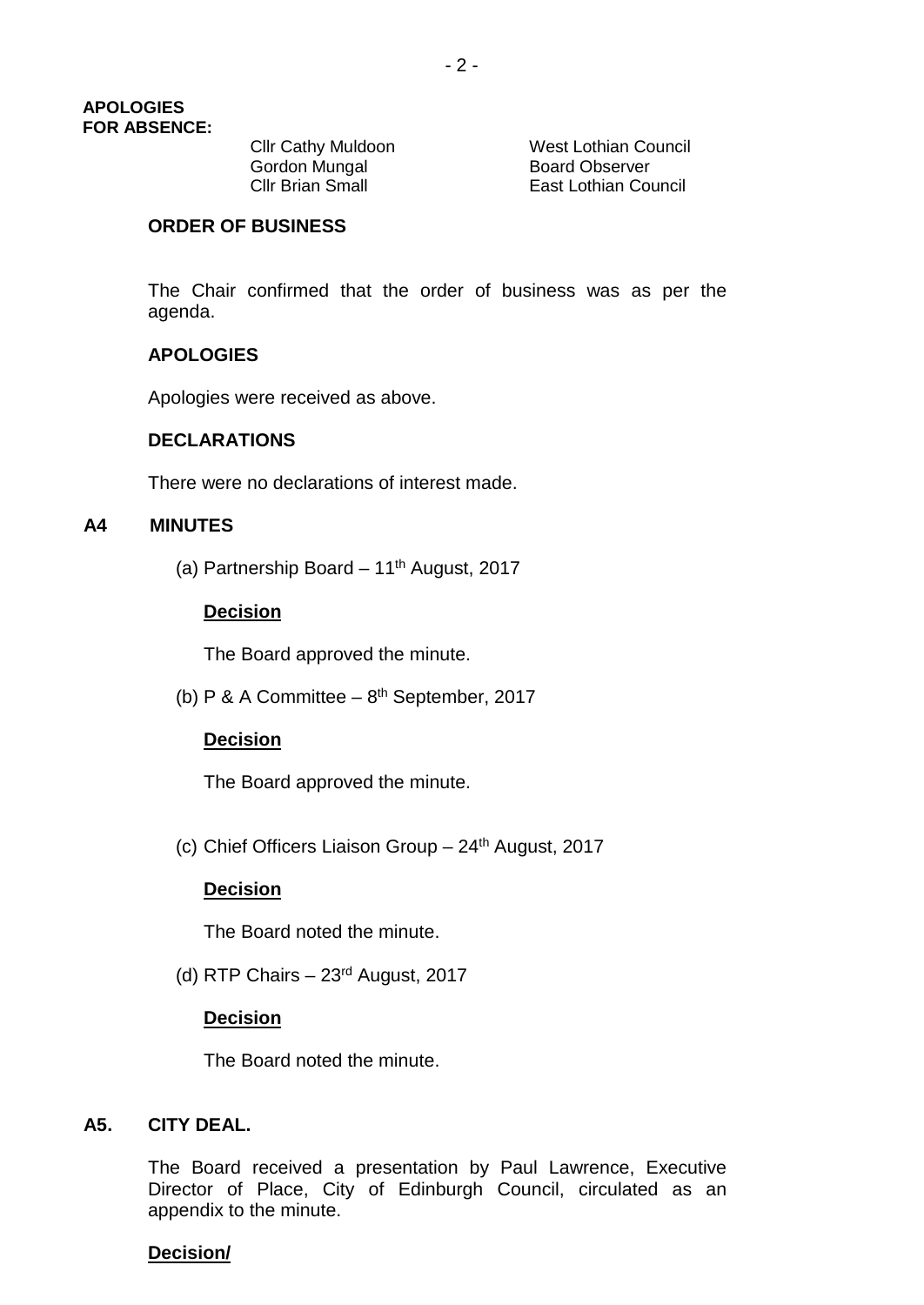# **Decision**

The Board noted the presentation and thanked Paul Lawrence for attending.

# **A6. REVIEW OF FORUMS**

The Board considered a report by George Eckton, Partnership Director providing an update on the new office bearers' proposals of the introduction of a new forum structure.

### **Decision**

The Board agreed the proposals from the Chair and Vice-Chairs, introducing a new consultative structure for a new session of the SEStran Board and meetings will be organised or autumn/winter 2017/18.

# **A7. BOARD MEMBERS: APPOINTMENT OF PANEL, SKILLS AUDIT TRAINING.**

The Board considered a joint report by George Eckton, Partnership Director and Andrew Ferguson, Secretary and Legal Adviser providing an update on the Non-Councillor Member (NCM) recruitment process at the August Board meeting and request for consideration of SEStran representation at the CPT Conference 2017.

# **Decision**

The Board:

- 1. agreed the composition of the selection panel, as a committee to be the Chair, Cllr Gordon Edgar, Cllr Colin Davidson and Cllr Lesley Macinnes;
- 2. agreed to delegate authority to the sub-committee to agree the appointments for subsequent consent of Scottish ministers in advance of the December Board meeting;
- 3. noted the update provided on the Board Skills Audit questionnaire; and
- 4. agreed the proposal on attendance by the Chair for this year's CPT conference.

# **A8. AUDITED FINANCIAL STATEMENT OF ACCOUNTS 2016 - 17**

(a) Audited Financial Statement of Accounts 2016/17

The/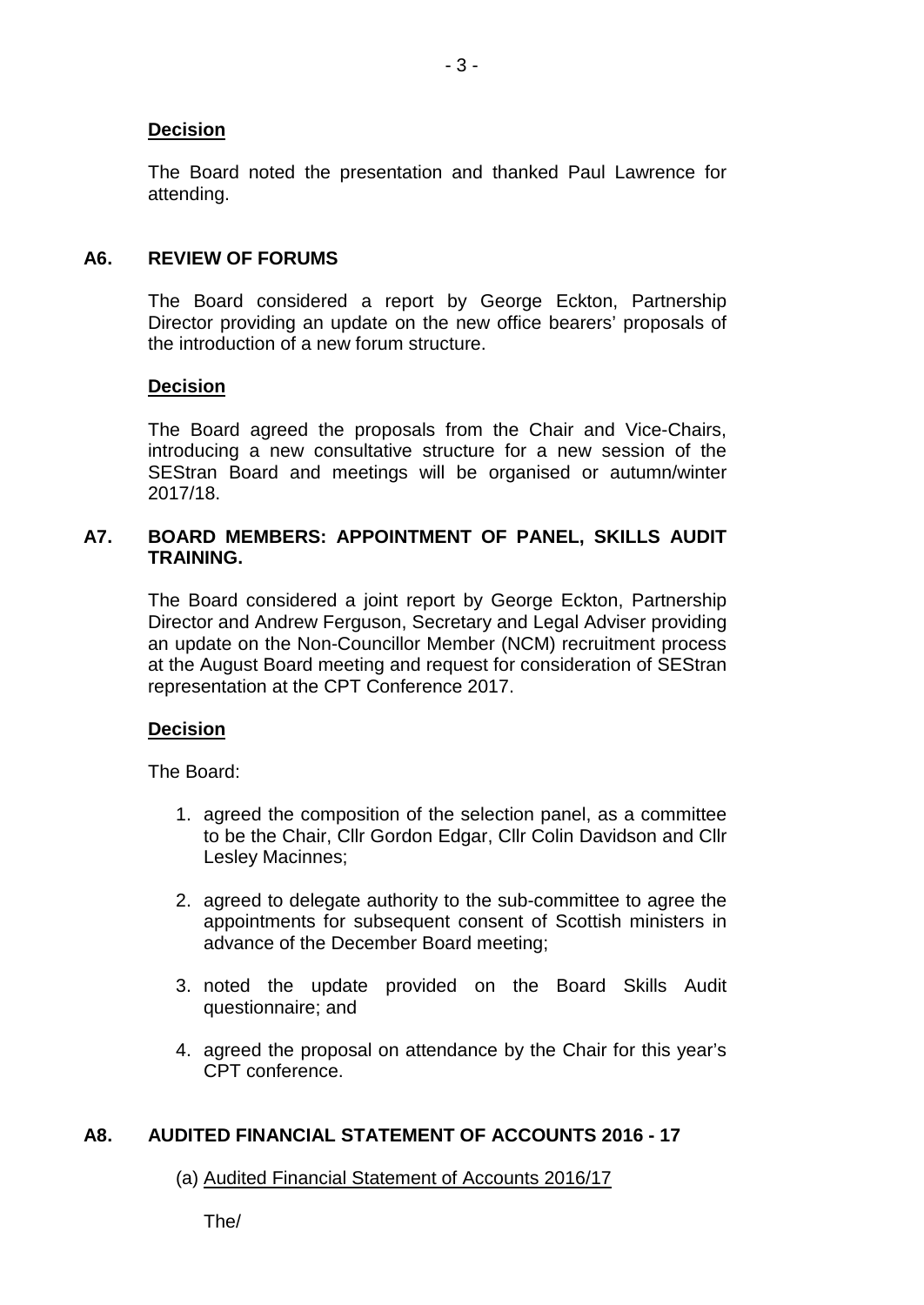The Board considered a joint report Hugh Dunn presenting the Board with the audited annual accounts for the year ended 31<sup>st</sup> March, 2017 recommending the accounts be approved for signature. In response to specific points relating to actuarial assumptions revised by Councillor Smaill, Iain Shaw confirmed that these would be addressed.

# **Decision**

The Board:-

- (1) noted the audited annual accounts and the Auditor's opinion in the audit certificate to the accounts; and
- (2) authorised the accounts for signature, subject to clarification of the points raised on the actuarial assumptions.

# (b) Finance Officer's Report

The Board considered a report by Hugh Dunn, Treasurer presenting the Board with the first update on financial performance of the core revenue budget of the Partnership for 2017/18.

### **Decision**

The Board:-

- (1) Noted the current forecast that core expenditure in 2017/18 would break even against the revenue budget of the Partnership;
- (2) Noted all income and expenditure would continue to be monitored closely with updates reported to each Partnership meeting; and
- (3) Noted the month end balance of indebtedness between the Partnership and City of Edinburgh Council and the reasons for these balances identified at paragraph 2.7.

### (c) External Audit Report – 2016/17

The Board considered the terms of the External Audit Report and noted with thanks the work in particular of Iain Shaw, Craig Beattie, Jim Grieve, Catriona MacDonald and Angela Chambers in finalising SEStran's response.

# **Decision**

The Committee noted the External Audit Report, and that an update/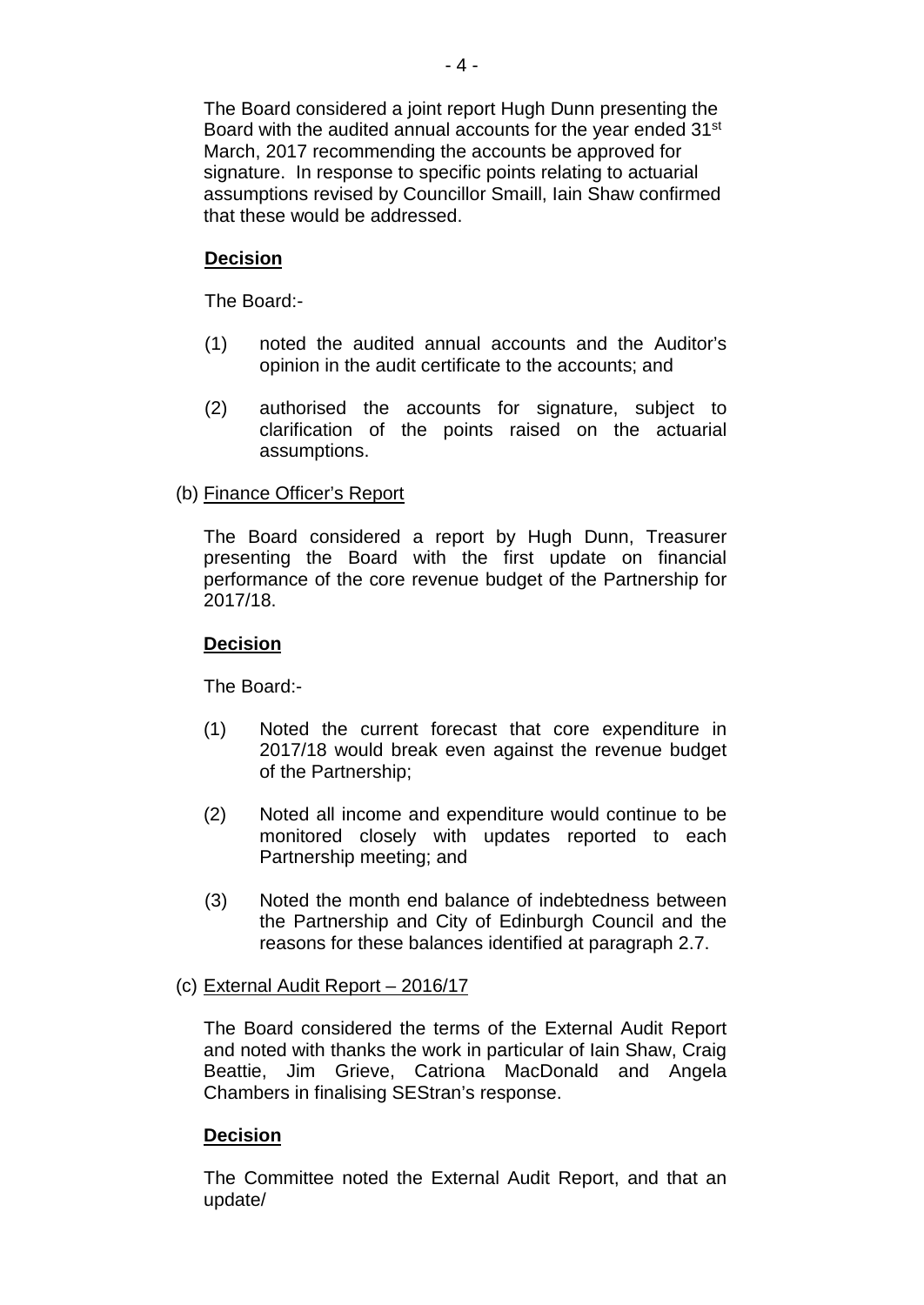update report would be presented to the Performance and Audit Committee in November, 2017.

(d) Public Services Reform Act 2017 – Statements

The Board considered a report by Angela Chambers, Business Manager, SEStran advising the Board of the information to be published.

#### **Decision**

The Boarded noted the content of the material for publication.

### **A9 SESTRAN BRAND**

The Board considered a report by Keith Fisken, Business Partner advising the Board of the current issues with the SEStran identity and name was presented for consultation.

#### **Decision**

The Board agreed to delegate the Partnership Director to develop a new brand and identity in consultation with the Chair and Vice-Chairs.

### **A10. POLICY AND PROJECTS UPDATE**

The Board considered a report by Jim Grieve, Head of Programmes. Providing the Board with an update on the Scottish Government's programme and approach to the comprehensive review of the National Transport Strategy ("NTS2") and on SEStran's progress on awarding the "FAST" grant.

### **Decision**

The Board:-

- (1) noted the contents of the report; and
- (2) authorised the Partnership Direct to award grant to Young Scot on the basis of the agreed proposal as set out in the report.

### **A11. SERVICE LEVEL AGREEMENTS**

The Board considered a joint report by George Eckton, Partnership Director and Angela Chambers, Business Manager providing an update on the discussion on the legal/committee services service level agreement (SLA) detailed at the August Board meeting.

### **Decision**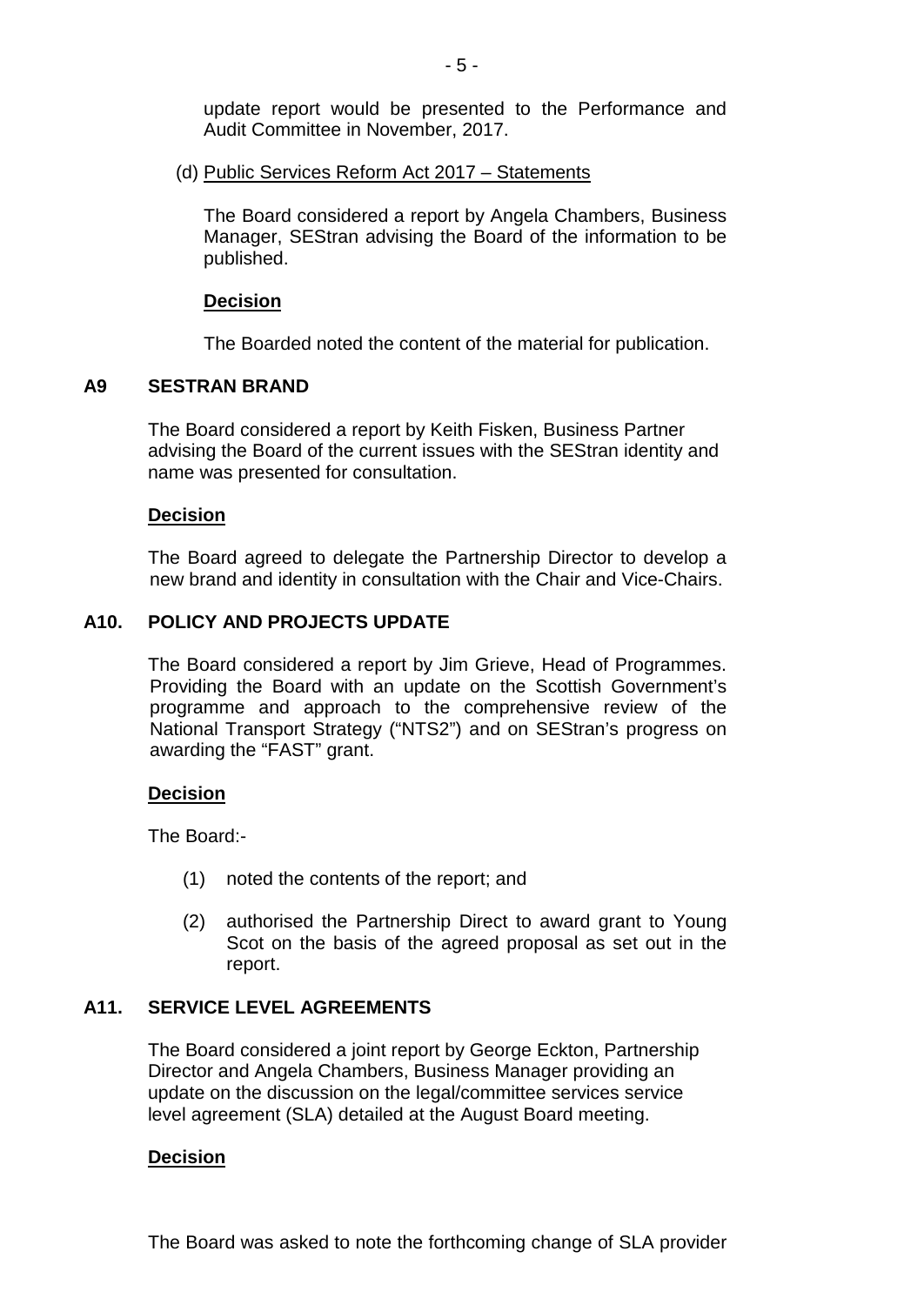to CEC for committee services, the ongoing procurement via framework agreement for legal services and formally recognise the long service provided by Fife Council and in particular, Andrew Ferguson, as Secretary to the Partnership in the minutes of this meeting.

# **A12 CONSULTATION RESPONSES**

## (a) Climate Change Bill

The Board considered a report by Catriona Macdonald, Projects Officer, on proposals to strengthen the ambition and strategic framework for action to reduce greenhouse gas emissions in Scotland. The new Climate Change Bill will amend only those parts of the 2009 Climate Change (Scotland) Act that relate to emission reduction targets and associated reporting duties.

# **Decision**

The Board:-

- (1) noted on the proposed Climate Change Bill Consultation response ahead of the submission deadline of 22nd September, 2017;
- (2) agreed a further emphasis on Active Travel and Public Transport in the response; and
- (3) noted that SEStran would be submitting a report to Scottish Ministers relating to its Public Sector Climate Change Duties by 30<sup>th</sup> November, 2017.

# (b) Aviation Strategy Call for Evidence

The Board considered a report by Lisa Freeman, Strategy and Projects Officer, providing a submission to the call for evidence.

# **Decision**

The Board welcomed the opportunity to respond to the phase one Call for Evidence, responses are requested by 13<sup>th</sup> October, 2017 and agreed to submit comments by  $6<sup>th</sup>$  October, 2017, to be incorporated into a final response from SEStran and signed off by the Partnership Director in consultation with the Chair.

# (c) Low Emission Zones

The Board considered a report by Lisa Freeman, Strategy and Projects Officer

# **Decision/**

**Decision**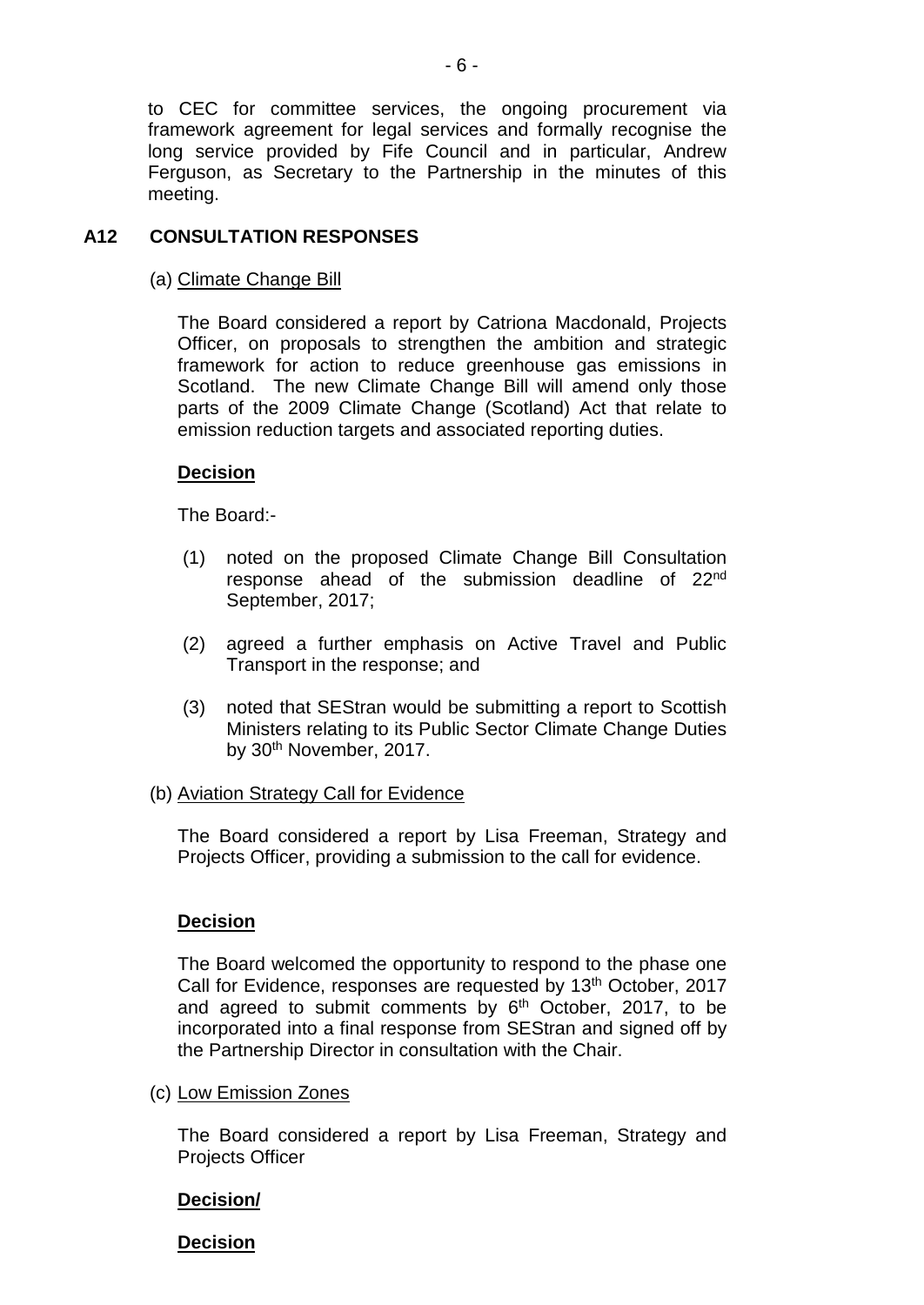The Board:-

(1) noted that members were to submit their comments to SEStran Officers by 24<sup>th</sup> November, 2017. Following this SEStran Officers would provide a paper at the next Partnership Board on 8<sup>th</sup> December.

### (d) Concessionary Travel

The Board considered a report by Lisa Freeman, Projects & Strategy Officer on Free Bus Travel for Older and Disabled People and Modern Apprentices describing the issues that face the scheme and asks its respondents to consider these in the light of the consultations proposals.

Responses to the consultation is to be used to inform the development of future rules and guidance on the Nation Concessionary Travel Scheme in Scotland.

### **Decision**

The Board:-

(1) Noted that all comments are to be sent to SEStran Officers by 13<sup>th</sup> November.

# (e) Local Bus Services & Smart Ticketing

The Board considered a report by Catriona Macdonald, Projects Officer, providing the Board with an update on the launch of two consultations "Local Bus Services in Scotland – Improving the Framework for Delivery" and one concerning smart ticketing: "The Future of Smart Ticketing in Scotland" on 13<sup>th</sup> September, 2017.

### **Decision**

The Board noted that members are to submit their comments to SEStran Officers for collation by the 24<sup>th</sup> November, following which Officers would provide a paper and proposed SEStran response at the next Partnership Board on the 8<sup>th</sup> December.

# **A13. PROGRAMME FOR GOVERNMENT**

The Board considered a report by George Eckton, Partnership Director providing a summary of the main legislative proposals, other policy actions, and initiatives, outlined in the Scottish Government's Programme for Government.

**Decision**